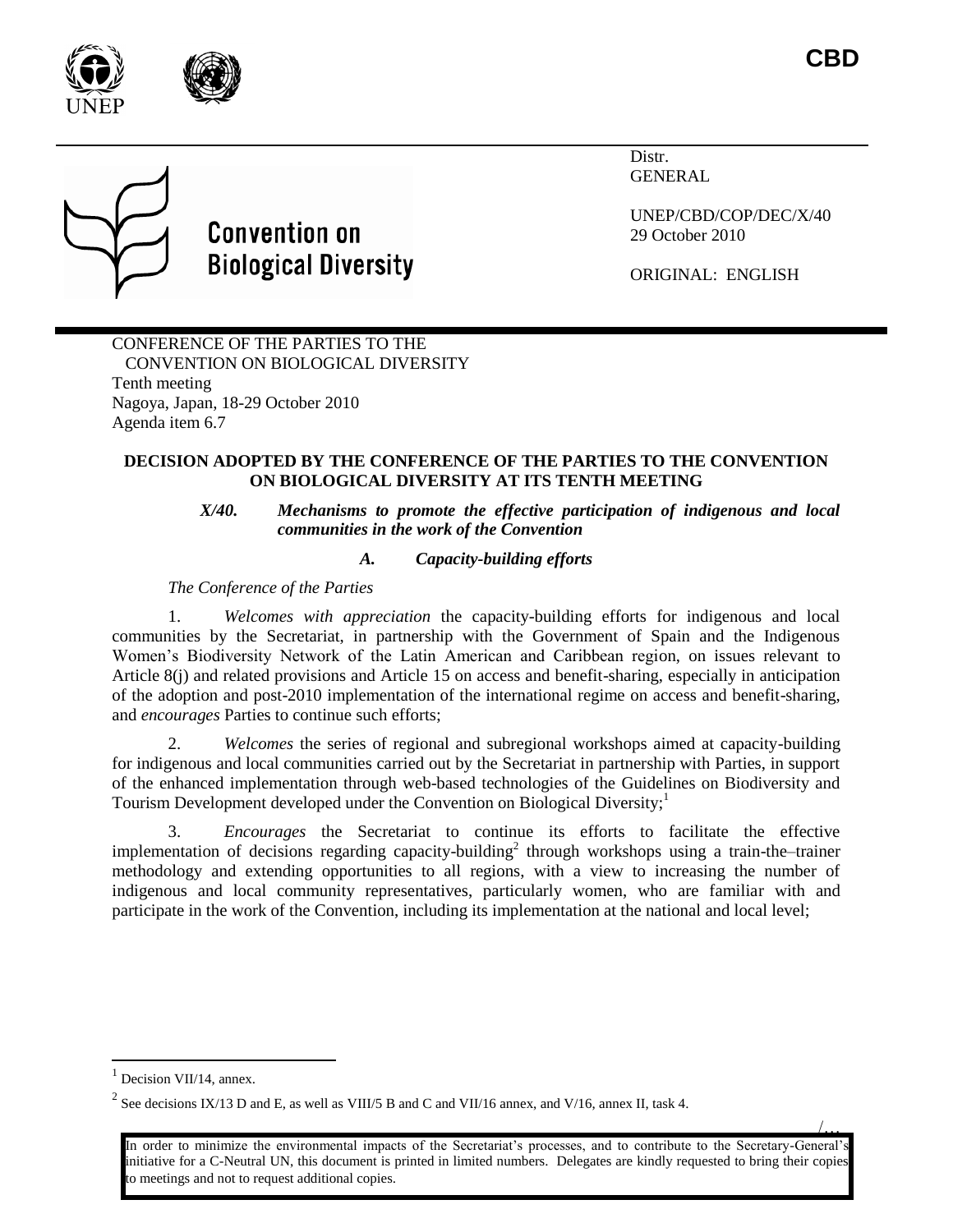4. *Invites* Parties, Governments and relevant organizations, including indigenous and local community organizations, to consider collaborating with the Secretariat to establish similar initiatives in other regions, with the view to building and strengthening the capacity of indigenous and local community representatives, particularly women and young people, to effectively participate in the work of the Convention;

5. *Requests* the Executive Secretary to continue to convene, subject to the availability of financial resources, regional and subregional capacity-building workshops and exchange of experience on issues relevant to Article 8(j), Article 10(c) and Article 15, to assist indigenous and local communities in their effective participation in the work of the Convention, with the view of strengthening their capacity;

6. *Also requests* the Executive Secretary to continue to convene, subject to the availability of financial resources, regional and subregional workshops aimed at capacity-building for indigenous and local communities in support of the enhanced implementation of the Guidelines on Biodiversity and Tourism Development under the Convention on Biological Diversity through enhanced marketing strategies and web-based technologies, for dry and sub-humid lands and for mountains and to report the results to the Working Group on Article 8(j) and Related Provisions for consideration at its seventh meeting.

# *B. Development of communications, mechanisms and tools to facilitate the effective participation of indigenous and local communities in the work of the Convention*

# *The Conference of the Parties*

1. *Notes* the ongoing work concerning electronic mechanisms, such as the Article 8(j) homepage, the Traditional Knowledge Information Portal, and related initiatives and *requests* the Executive Secretary to monitor the use of the these initiatives and consult with indigenous and local communities that are participating in the work of the Convention on gaps and short-comings and report the findings to next meeting of the Working Group on Article 8(j) and Related Provisions;

2. *Invites* the Executive Secretary to consult with Parties and indigenous and local communities to determine how the Traditional Knowledge Portal may continue to evolve to increase its effectiveness in assisting Parties and in particular national focal points, in their work regarding Article 8(j) and related provisions;

3. *Invites* Parties and Governments to submit national laws, legislation, policies, programme and other relevant information regarding the protection of traditional knowledge to the Secretariat to be publicized through the Traditional Knowledge Portal;

4. *Welcomes and encourages* the further development of the various non-electronic mechanisms, tools, products, to raise awareness about the role of traditional knowledge in attaining the goals of the Convention, and encourages their promotion after the International Year of Biodiversity;

5. *Requests* the Secretariat, subject to the availability of financial resources, to continue to develop both electronic and traditional and other means of community-education and public-awareness materials, and other means of communication, including in indigenous and local languages, and invites Parties to publicize such materials through community radio and other diverse media, in collaboration with international organizations, indigenous and local communities, and other stakeholders;

6. *Requests* the Executive Secretary, subject to the availibity of financial resources, to continue to develop, update and translate the various electronic communication mechanisms, including the Article 8(j) homepage and the Traditional Knowledge Information Portal and to report on progress to the Working Group on Article 8(j) and Related Provisions at its seventh meeting;

7. *Invites* Parties to consider designating national focal points for Article 8(j) and related provisions in support of national focal points, to facilitate communications with indigenous and local